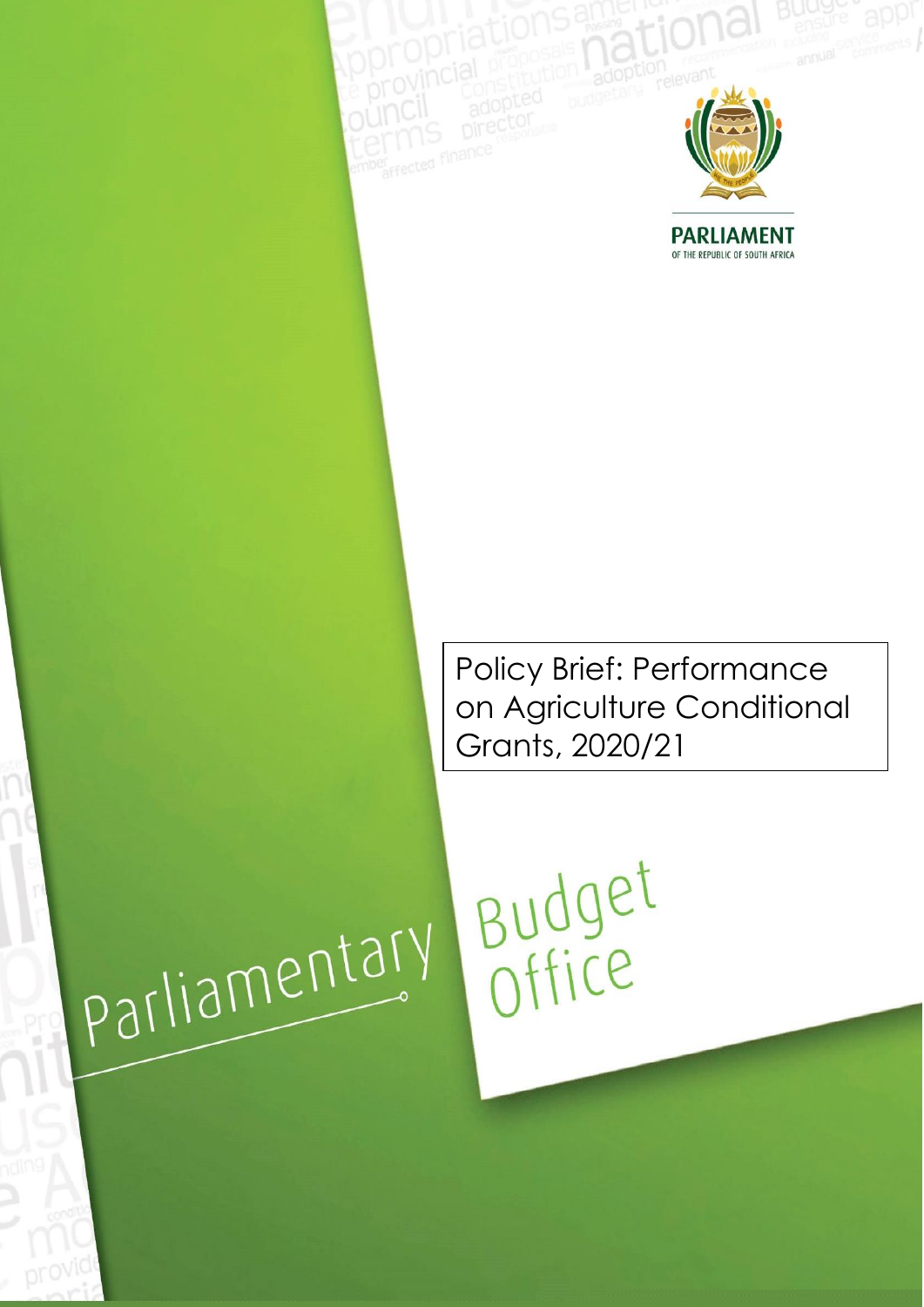The Parliamentary Budget Office (PBO) has been established in terms of the Money Bills Amendment Procedure and Related Matters Act (Act 9 of 2009). The PBO provides independent, objective and professional advice and analysis to Parliament on matters related to the budget and other money Bills. The PBO supports the implementation of the Act by undertaking research and analysis for the Finance and Appropriations Committees.

Director of the PBO: Dr D Jantjies

Author: Dr Nelia Orlandi Enquiries: [norlandi@parliament.gov.za](mailto:norlandi@parliament.gov.za)

### **Ref. no. 21/2/3 (April 2022)**

To obtain additional copies of this document, please contact: Parliamentary Budget Office 4<sup>th</sup> Floor Parliament Towers 103-107 Plein Street Parliament of the Republic of South Africa Tel: +27 021 403 2360 Email: [pboinfo@parliament.gov.za](mailto:pboinfo@parliament.gov.za)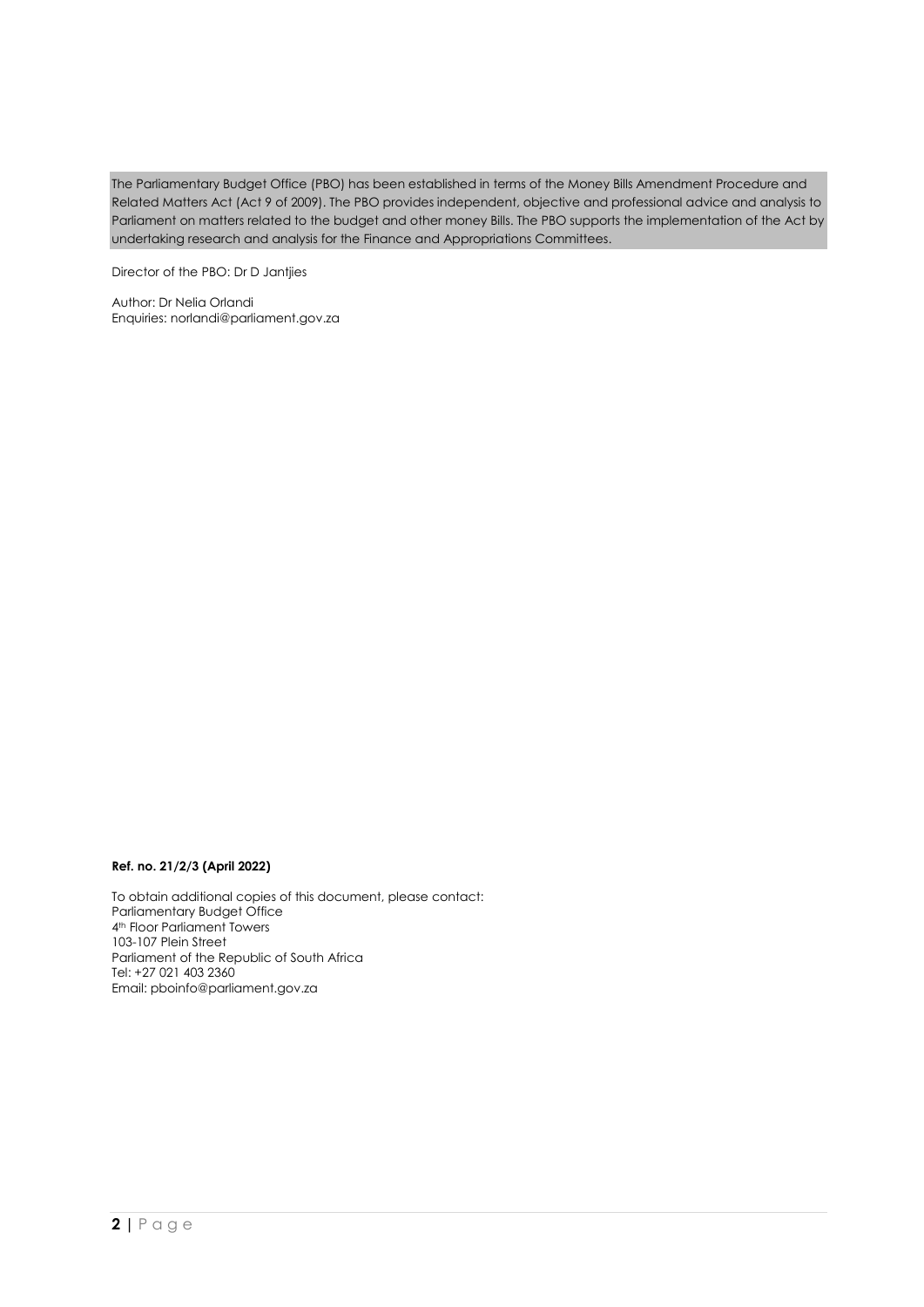# **1. Purpose**

To provide Members of Parliament (MPs), specifically the Finance and Appropriations Committees with:

- An evaluation of the performance of the Agriculture Conditional Grants in 2019/20 and 2020/21
- Possibilities to address some of the additional needs in providing agriculture and land care services

# **2. Introduction**

Members of Parliament are required to assess:

- Whether government has received value for money in the implementation of the budget
- The progress made with the implementation of government's policies

These assessments are done by Parliament through the monitoring of the implementation of the budget, inclusive of expenditure and performance on conditional grants, as part of the legislative process.

As part of the Parliamentary Budget Office's support to the oversight process, the Office provides analysis that specifically assist MPs to determine the efficiency and effectiveness of the expenditure of nationally raised revenue. Due to the importance of priority funding, the PBO started a series of analyses on conditional grants, as reported on in departmental Annual Reports since 2019/20.

This brief specifically provides an update on the 2019/20 outputs on the performance of Agriculture, Land Reform and Rural Development conditional grants and; therefore, includes the outputs for 2020/21.

# **3. Background**

Nationally raised public revenue is divided between the three spheres of government in the form of an equitable share and conditional grants for specific purposes. The equitable division of revenue (according to a formula) is vertically divided among the national, provincial and local spheres of government, before it is horizontally divided among national departments, provinces and municipalities.

Conditional allocations to provinces from the national government's share of revenue are allocated to provinces to supplement the funding of programmes or functions funded from provincial budgets; specific-purpose allocations to provinces; and allocations-in-kind to provinces for designated special programmes. In addition to directing funds for a specific purpose, conditional grants aim to achieve a particular outcome with a set of generic/common outputs for all provinces. Other conditional grants include funds that are not allocated to specific provinces, which would be allocated to provinces and municipalities to fund immediate responses to declared disasters or housing emergencies.

Agricultural services are provided by the provincial sphere of government, and funded through the Provincial Equitable Share (PES) supplemented by transfers from the National Department of Agriculture, Land Reform and Rural Development in the form of conditional grants.

In 2019/20 and 2020/21, three conditional grants were transferred to provinces by the National Department of Agriculture, Land Reform and Rural Development.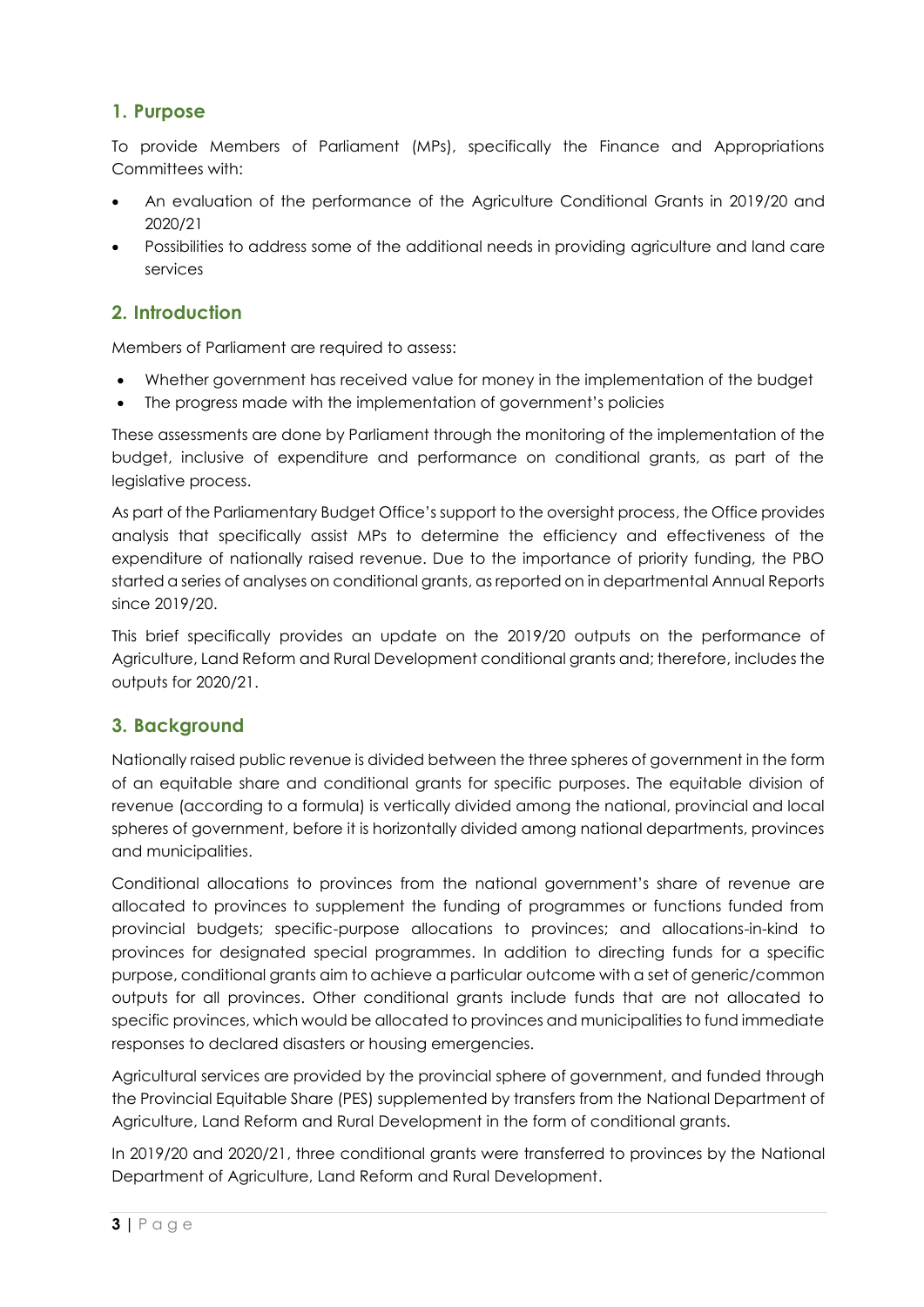These conditional grants are the:

## **Comprehensive Agricultural Support Programme (CASP)**

The purpose of CASP is:

- To provide effective agricultural support services, promote and facilitate agricultural development by targeting beneficiaries of land restitution and redistribution and other previously disadvantaged producers who have acquired land through private means, and are engaged in value-adding enterprises domestically, or involved in export.
- To address damage to infrastructure caused by floods.

### **Ilima/Letsema**

To assist vulnerable South African farming communities to achieve and increase in agricultural production and invest in infrastructure that unlocks agricultural production within strategically identified grain, livestock, horticulture and aquaculture areas.

### **Land Care**

To promote sustainable use and management of natural resources by engaging in communitybased initiatives that support the pillars of sustainability (social, economic and environmental), leading to greater productivity, food security, job creation and better well-being for all.

# **4. Methodology for the Evaluation on the structure and performance of the Agriculture Conditional Grants in 2019/20 and 2020/21**

The level of quality and completeness of performance information affects oversight bodies' ability to evaluate performance outcomes on expenditure. To be able to determine efficiency, performance indicators should be specific, relevant and linked to the budget. Effectiveness can be determined only by measuring change over time by measuring impact indicators. Impact indicators are mainly measured over a 5-year period and reflected in the Medium Term Strategic Framework of Government.

Performance information from the 2019/20 and 2020/21 Annual Reports of the National Department of Agriculture, Land Reform and Rural Development is reflected in tables 1 to 3 (Annexure) and arranged according to the purpose of the conditional grants, expected outputs/targets and actual outputs achieved. Expenditure against the budget is also added per conditional grant to get an indication of what the efficiency of the expenditure was in 2019/20 and 2020/21.

# **5. Findings**

# **5.1.2019/20**

The PBO's assessment of the information as presented in the tables below shows that the schedules to the 2019 Division of Revenue Act (DORA) identified:

- 13 outputs for the Comprehensive Agricultural Support Programme (CASP)
	- o Provinces did not set targets for several outputs. One example is the 'number of farms receiving mentoring'.
	- o Mixed results between provinces, either over or under performance on targets.
	- o Provinces reported in the annual report on other outputs not identified in the 2019 DORA for CASP. Some of these outputs are linked to the purposes of other conditional grants.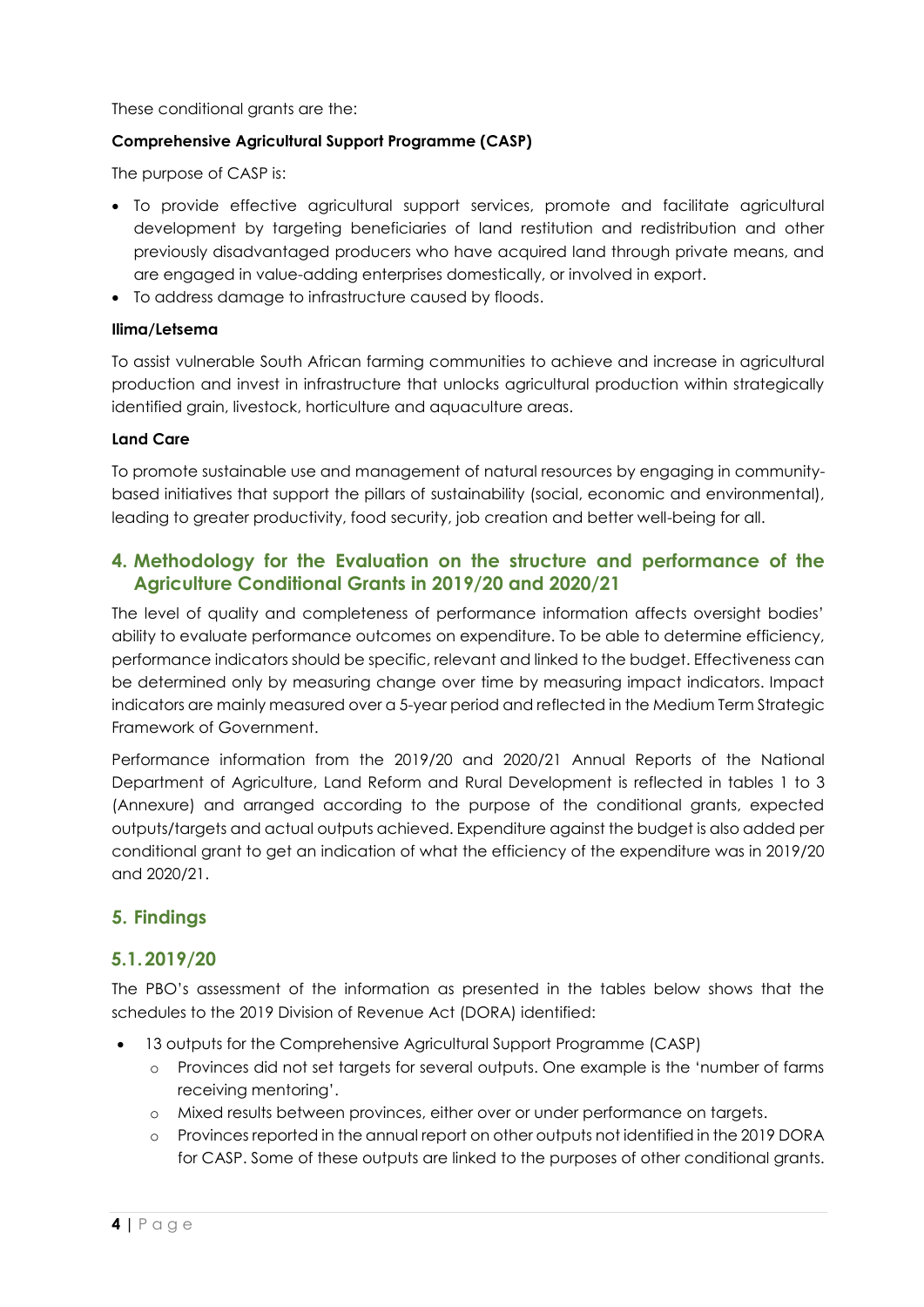- o From the purpose of the CASP conditional grant it aims to support farmers to get access to markets, while the outputs reflect a high concentration on investment on infrastructure and the cultivation of land.
- o It is also noted that community, household and school food gardens were supported from this conditional grant, which is more in line with the purpose of the Ilima/Letsema conditional grant purpose.

These findings are an indication that the generic/common set of indicators are not suitable for reporting by provinces or provinces are not prepared to change their way of delivering agricultural support services to the identified beneficiaries.

- 7 outputs for the Ilima/Letsema
	- o Provinces have set targets for most of the outputs.
	- o Although the EC, FS, MP, NC under performed on some on the targets, budgets were spent. Limpopo underperformed, but also underspent, while NW performed according to their targets, and even over performed, on most of the outputs, while underspending.
	- o In addition to the set of indicators, provinces also reported on projects and beneficiaries.
	- o The purpose of the Ilima/Letsema grant is also to invest in infrastructure, without any indicators developed or outputs delivered that reflect investment in infrastructure.
- 12 outputs for the Land Care
	- o Provinces did not set targets for several outputs. Examples are the 'number of hectares of cultivated land rehabilitated and/or protected against land degradation' and 'number of hectares of land where water resources are protected and rehabilitated'.
	- o In many Provinces output targets were exceeded, while budgets were fully spent, except for the NW province where underperformance may be the result of underspending.
	- o It is also noted that the 'number of green jobs created are in fact EPWP jobs, which are supposed to be funded by the EPWP appropriation.

In addition to the above, it is also noted that all three conditional grants require outputs with regard to:

- Job creation
- Farmers supported
- Households supported
- Training, skills development and mentoring are other themes throughout the agricultural conditional grants.

This is an indication of duplication and could also result in double counting of outputs

# **5.2. 2020/21**

The PBO's assessment of the information as presented in the tables below shows that the schedules to the 2020 Division of Revenue Act (DORA) identified:

- 14 outputs for the Comprehensive Agricultural Support Programme (CASP)
	- o Some of these outputs were changed since the 2019 schedules were published.
	- o Additional outputs were added to the previous set of generic outputs.
	- o The changes to the outputs were not reflected in the 2020/21 Annual report of the Department of Agriculture, Land Reform and Rural Development.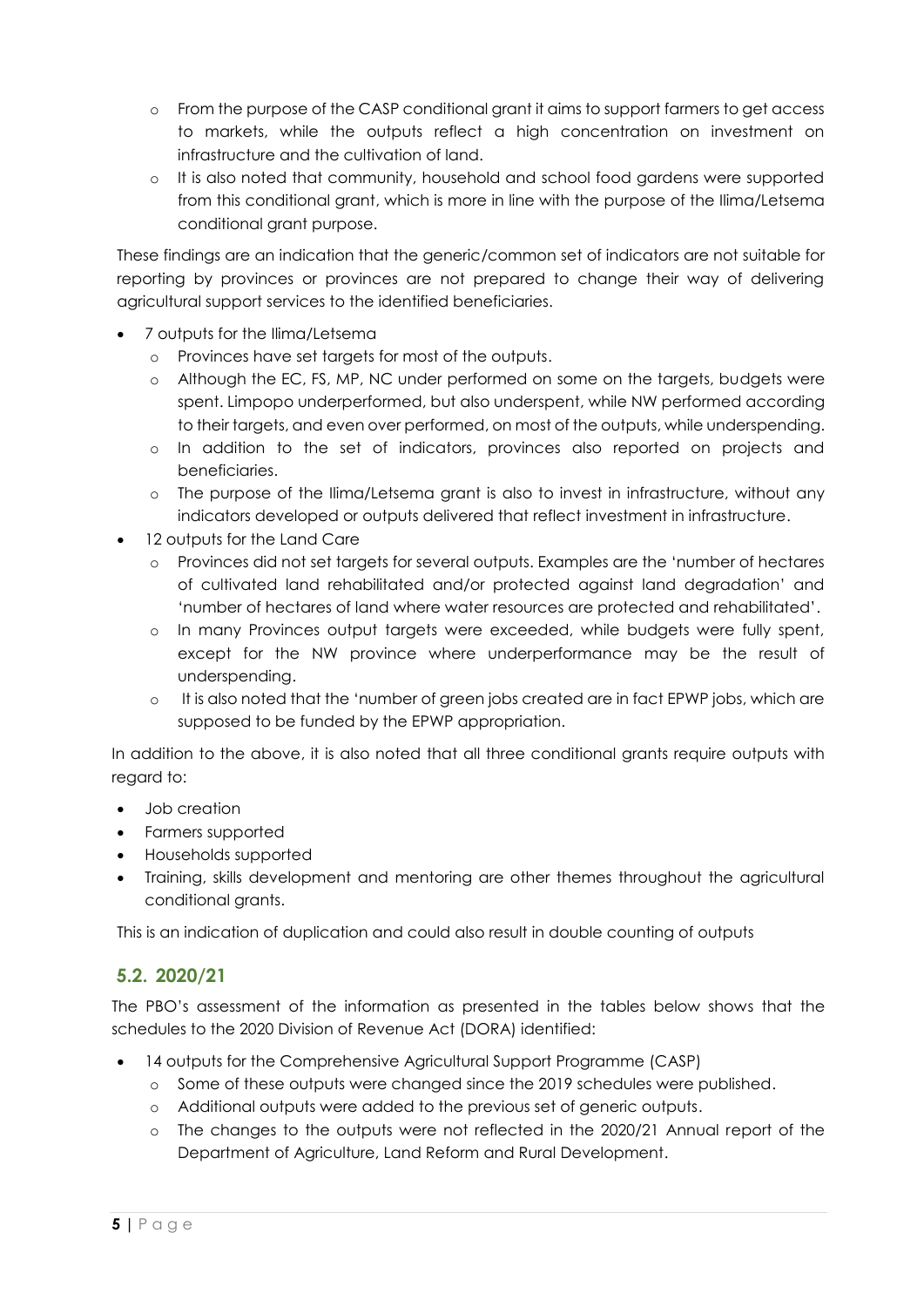- o Provinces did not set targets for several outputs. The Eastern Cape for example did not set any targets for the CASP.
- o Mixed results between provinces, either over or under performance on targets.
- o Some provinces increased their outputs since the previous financial year with less funding.
- o Underspending is noted in North West, Mpumalanga and the Free State.

These findings on the reporting on outputs are an indication that the generic/common set of indicators are not suitable for reporting by provinces or provinces are not prepared to change their way of delivering agricultural support services to the identified beneficiaries.

- 7 outputs for the Ilima/Letsema
	- o Some of these outputs were changed since the 2019 schedules were published.
	- o Additional outputs were added to the previous set of generic outputs.
	- o Reporting has not been adjusted according to the schedules to the 2020 DORA.
	- o An output to expand irrigation schemes has been added, which is in line with the purpose of the grant.
	- o Provinces have set targets for most of the outputs.
	- o In many instances actual outputs have increased since 2019/20 with less funding spent. Outputs are, however, less than the targets set. This is an indication that provinces need to consider targets based on previous year's outcomes.
- 13 outputs for the Land Care
	- o In many Provinces targets were not set for several outputs. This non-setting of targets could be an indication that provinces are not ready to report on these outputs.
	- $\circ$  It is also noted that the 'number of green jobs created are in fact EPWP jobs, which are supposed to be funded by the EPWP appropriation.
	- o The business plan for Gauteng was not approved.

In addition to the above, it is also noted that all three conditional grants require outputs with regard to:

- Job creation
- Farmers supported
- Households supported
- Training, skills development and mentoring are other themes throughout the agricultural conditional grants

# **6. Conclusion**

The 2019/20 analysis of the conditional grants identified several structural matters that might influence implementation and inefficiencies. Firstly, the set of generic/common outputs are not reported on, and secondly, there seems to be several duplication of outputs. From the reporting on outputs it is clear that clarity is required between the purpose and outputs of the CASP and Ilima/Letsema conditional grants. Alternatively, the merging of these two conditional grants could be considered to improve efficiency and effectiveness on performance.

The 2020/21 analysis shows that reporting has not been adjusted according to the outputs reflected in the schedules to the 2020 DORA. Although funding has been decreased provinces increased their outputs when compared to the previous financial year. Despite the different purposes of the grants, duplication of outputs is still a concern.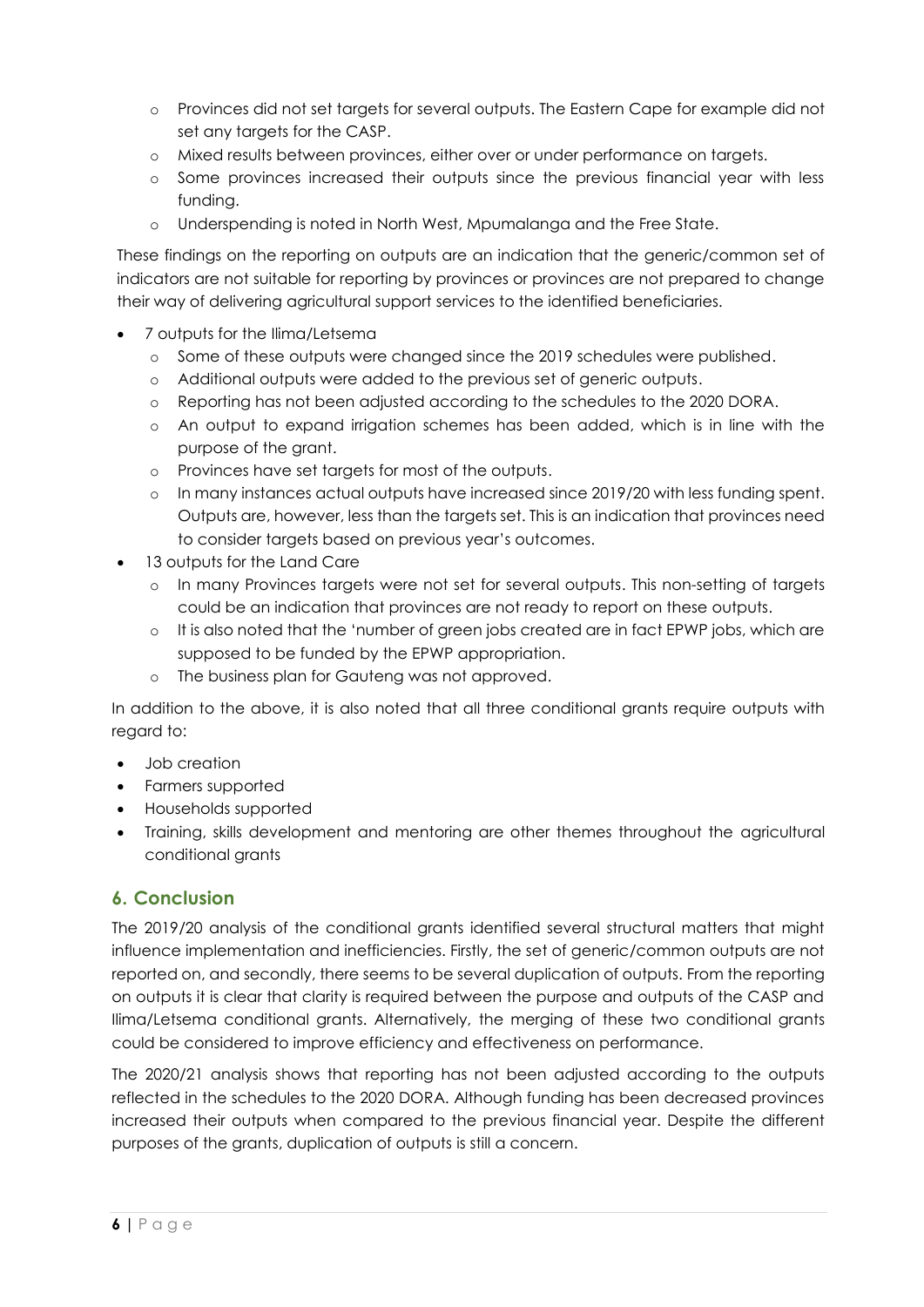| Table 3(a): Comprehensive Agricultural Support Programme (CASP)    |                               |                                                                                                                                                                                                                                                                                                                                                                                                                    |                            |                        |                             |                           |                             |                        |                         |                               |                             |
|--------------------------------------------------------------------|-------------------------------|--------------------------------------------------------------------------------------------------------------------------------------------------------------------------------------------------------------------------------------------------------------------------------------------------------------------------------------------------------------------------------------------------------------------|----------------------------|------------------------|-----------------------------|---------------------------|-----------------------------|------------------------|-------------------------|-------------------------------|-----------------------------|
| Purpose of the grant                                               |                               | To provide effective agricultural support services, promote and facilitate agricultural development by targeting beneficiaries<br>of land restitution and redistribution and other previously disadvantaged producers who have acquired land through private<br>means, and are engaged in value-adding enterprises domestically, or involved in export and To address damage to<br>infrastructure caused by floods |                            |                        |                             |                           |                             |                        |                         |                               |                             |
| Outputs                                                            | <b>Expected</b><br>EC 2019/20 | <b>Actual EC</b><br>2019/20                                                                                                                                                                                                                                                                                                                                                                                        | Actual<br>$EC*$<br>2020/21 | Expected<br>FS 2019/20 | <b>Actual FS</b><br>2019/20 | Expected<br>FS<br>2020/21 | <b>Actual FS</b><br>2020/21 | Expected<br>GT 2019/20 | Actual<br>GT<br>2019/20 | <b>Expected</b><br>GT 2020/21 | <b>Actual GT</b><br>2020/21 |
| Number of subsistence                                              | 240                           | 24                                                                                                                                                                                                                                                                                                                                                                                                                 | 22                         | 60                     | 119                         |                           | 982                         | 119                    | 114                     |                               |                             |
| Number of smallholder                                              | 3 3 7 4                       | 2 6 5 5                                                                                                                                                                                                                                                                                                                                                                                                            | 2842                       | 150                    | 588                         | 185                       | 130                         | 86                     | 103                     | 60                            | 56                          |
| Number of commercial farmers supported                             | 18                            | 20                                                                                                                                                                                                                                                                                                                                                                                                                 | 18                         |                        |                             |                           |                             | 10                     | 11                      |                               |                             |
| Number of youth                                                    | 232                           | 67                                                                                                                                                                                                                                                                                                                                                                                                                 | 423                        |                        | 119                         |                           | 28                          |                        | 83                      | 10                            | 5                           |
| Number of women farmers supported                                  | 1 433                         | 132                                                                                                                                                                                                                                                                                                                                                                                                                | 1379                       |                        | 381                         |                           | 10 <sup>°</sup>             |                        | 101                     | 15                            | 34                          |
| Number of on-/off-farm infrastructures provided                    | 64                            | 64                                                                                                                                                                                                                                                                                                                                                                                                                 | 84                         | 4 700                  | 70                          | 31                        | 31                          | 142                    | 95                      |                               |                             |
| Beneficiaries of CASP supported with SA-GAP certification          | $\overline{1}$                | $0, (471 -$<br>Advocacy)                                                                                                                                                                                                                                                                                                                                                                                           |                            |                        | 29                          | 13                        | 13                          |                        | 11                      |                               | 3                           |
| Number of jobs created                                             | 1 655                         |                                                                                                                                                                                                                                                                                                                                                                                                                    | 1071                       | 350                    | 714                         |                           |                             | 92                     | 144                     | 82                            |                             |
| Number of beneficiaries of CASP trained on farming<br>methods      | 2350                          | 2820                                                                                                                                                                                                                                                                                                                                                                                                               | 1115                       | 1100                   | 723                         | 1550                      | 880                         | 450                    | 504                     | 740                           | 382                         |
| Number of farms receiving mentoring                                | 40                            |                                                                                                                                                                                                                                                                                                                                                                                                                    | 6                          |                        |                             |                           | 18                          |                        |                         |                               |                             |
| Number of unemployed graduates placed in<br>commercial enterprises |                               |                                                                                                                                                                                                                                                                                                                                                                                                                    | 102                        |                        |                             | 120                       | 116                         |                        |                         | 80                            | 80                          |
| Number of Extension Officers maintained in the system              | 22                            | 22                                                                                                                                                                                                                                                                                                                                                                                                                 | 526                        | 30                     | 30                          | $\overline{30}$           | 30                          | 5                      | 5                       | 126                           | 126                         |
| Number of beneficiaries of CASP with markets identified            |                               | 1083                                                                                                                                                                                                                                                                                                                                                                                                               |                            | 16                     | 29                          |                           | 32                          | 40                     | 38                      |                               | 60                          |
| Number of colleges of agriculture upgrading                        | 2                             | 1 TARDI                                                                                                                                                                                                                                                                                                                                                                                                            |                            |                        |                             | -1                        | $\mathbf{1}$                |                        |                         |                               |                             |
| infrastructure                                                     |                               |                                                                                                                                                                                                                                                                                                                                                                                                                    |                            |                        |                             |                           |                             |                        |                         |                               |                             |
| Number of KyD projects implementd                                  |                               |                                                                                                                                                                                                                                                                                                                                                                                                                    | $=3+1877+$<br>1375         |                        |                             |                           |                             |                        |                         |                               |                             |
| Transferred (R'000)                                                |                               | R244 101                                                                                                                                                                                                                                                                                                                                                                                                           | R177836                    |                        | R168 373                    |                           | R <sub>159</sub> 764        |                        | R91 306                 |                               | <b>R81735</b>               |
| Spent                                                              |                               | R244 075                                                                                                                                                                                                                                                                                                                                                                                                           | <b>R171 270</b>            |                        | R168 373                    |                           | R141 745                    |                        | <b>R68941</b>           |                               | <b>R81735</b>               |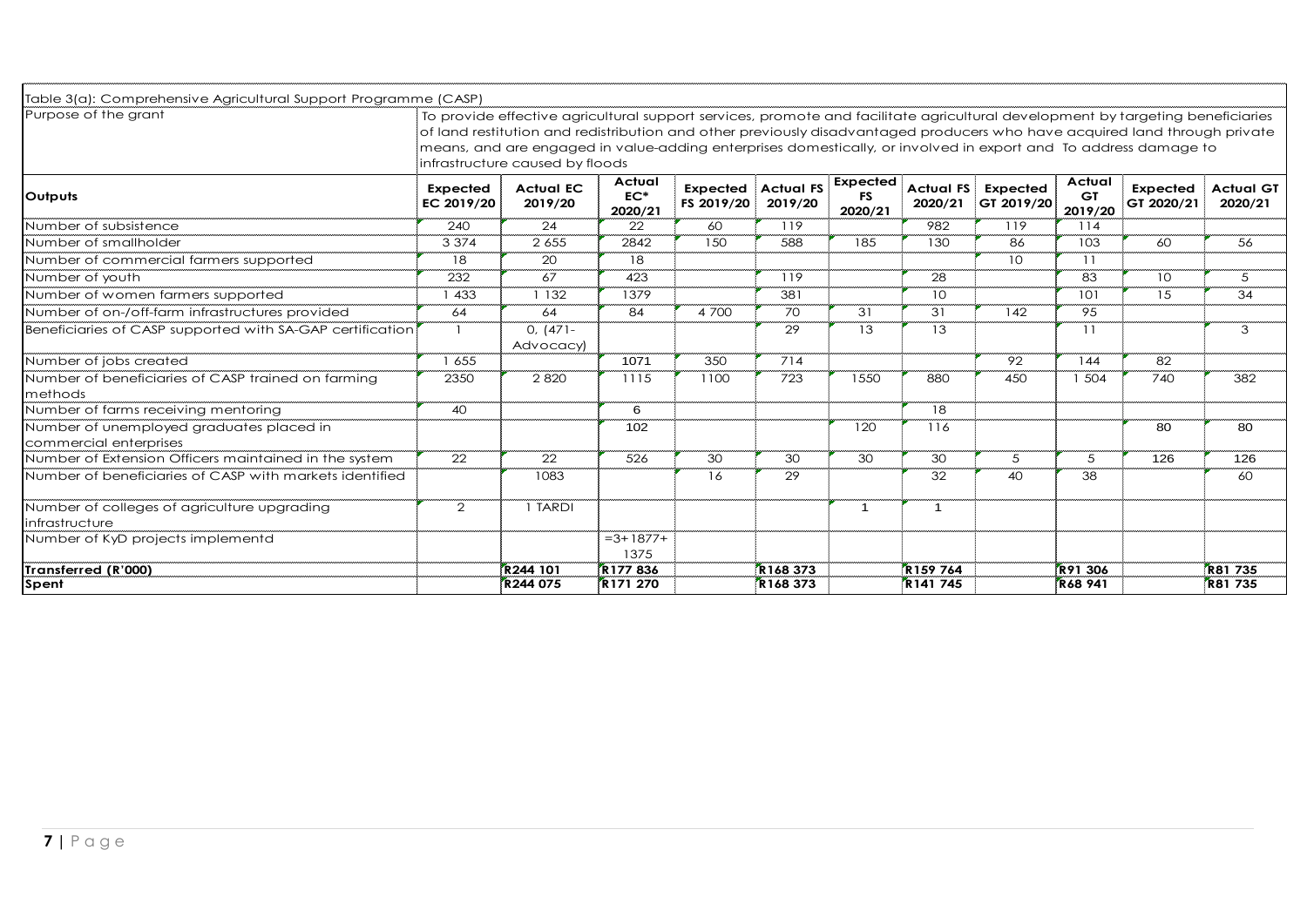| Purpose of the grant<br>To provide effective agricultural support services, promote and facilitate agricultural development by targeting beneficiaries of<br>land restitution and redistribution and other previously disadvantaged producers who have acquired land through private |                                   |                                 |                                   |                          |                                                                                                                            |                                 |                            |                                 |                                  |                                |                                  |                                |
|--------------------------------------------------------------------------------------------------------------------------------------------------------------------------------------------------------------------------------------------------------------------------------------|-----------------------------------|---------------------------------|-----------------------------------|--------------------------|----------------------------------------------------------------------------------------------------------------------------|---------------------------------|----------------------------|---------------------------------|----------------------------------|--------------------------------|----------------------------------|--------------------------------|
|                                                                                                                                                                                                                                                                                      |                                   |                                 |                                   |                          | means and are engaged in value-adding enterprises domestically or involved in exports. To address damage to infrastructure |                                 |                            |                                 |                                  |                                |                                  |                                |
| <b>Outputs</b>                                                                                                                                                                                                                                                                       | Expected<br><b>KZN</b><br>2019/20 | Actual<br><b>KZN</b><br>2019/20 | Expected<br><b>KZN</b><br>2020/21 | Actual<br>KZN<br>2020/21 | Expected<br><b>LIM</b><br>2019/20                                                                                          | Actual<br><b>LIM</b><br>2019/20 | Expected<br>LIM<br>2020/21 | Actual<br><b>LIM</b><br>2020/21 | Expected<br><b>MP</b><br>2019/20 | Actual<br><b>MP</b><br>2019/20 | Expected<br><b>MP</b><br>2020/21 | Actual<br><b>MP</b><br>2020/21 |
| Number of subsistence                                                                                                                                                                                                                                                                | 374                               | 297                             | 8                                 | 8                        | 41                                                                                                                         | 38                              |                            |                                 | 341                              | 347                            |                                  |                                |
| Number of smallholder                                                                                                                                                                                                                                                                | 1 376                             | 725                             | 1763                              | 1792                     |                                                                                                                            |                                 |                            | 908                             |                                  |                                | 88                               | 87                             |
| Number of commercial farmers supported                                                                                                                                                                                                                                               | 48                                | 21                              |                                   |                          |                                                                                                                            |                                 |                            |                                 |                                  |                                |                                  |                                |
| Number of youth                                                                                                                                                                                                                                                                      | 340                               | 188                             | 171                               | 442                      |                                                                                                                            |                                 |                            |                                 | 191                              | 191                            | 27                               | 27                             |
| Number of women farmers supported                                                                                                                                                                                                                                                    | 739                               | 442                             | 961                               | 956                      |                                                                                                                            |                                 |                            |                                 | 131                              | 139                            | 12                               | 11                             |
| Number of on-/off-farm infrastructures provided                                                                                                                                                                                                                                      | 45                                | 32                              | 61                                | 61                       | 10 <sup>°</sup>                                                                                                            | 10                              | 21                         | 21                              | 24                               | 17                             | 16                               | 6                              |
| Beneficiaries of CASP supported with SA-GAP certification                                                                                                                                                                                                                            |                                   |                                 | 5                                 | 12                       |                                                                                                                            |                                 |                            |                                 | 6                                | 6                              | 17                               | 21                             |
| Number of jobs created                                                                                                                                                                                                                                                               | 1835                              | 1064                            | 1262                              | 1275                     | 120                                                                                                                        | 108                             |                            |                                 | 404                              | 148 EPWP                       | 164                              |                                |
| Number of beneficiaries of CASP trained on farming methods                                                                                                                                                                                                                           | 2 0 0 0                           | 1 520                           | 460                               | 486                      | 1 200                                                                                                                      | 399                             | 1050                       |                                 | 6860                             | 6828                           | 530                              | 280                            |
| Number of farms receiving mentoring                                                                                                                                                                                                                                                  |                                   |                                 |                                   | 37                       |                                                                                                                            |                                 | 10                         | 6                               | 62                               |                                |                                  |                                |
| Number of unemployed graduates placed in commercial<br>enterprises                                                                                                                                                                                                                   |                                   |                                 | 120                               | 120                      |                                                                                                                            |                                 | 120                        | 108                             |                                  |                                | 120                              | 104                            |
| Number of Extension Officers maintained in the system                                                                                                                                                                                                                                | 34                                | 36                              | 40                                | 40                       |                                                                                                                            | 112                             | 53                         | 53                              | 53                               | 53                             | 53                               | 53                             |
| Number of beneficiaries of CASP with markets identified                                                                                                                                                                                                                              | 1424                              | 746                             | 300                               | 310                      |                                                                                                                            |                                 |                            |                                 | 341                              | 341                            | 88                               | 88                             |
| Number of colleges of agriculture upgrading infrastructure                                                                                                                                                                                                                           |                                   |                                 |                                   |                          | 9 projects                                                                                                                 | 5                               | $\overline{2}$             | $\mathbf{1}$                    |                                  |                                |                                  |                                |
| Number of KyD projects implementd                                                                                                                                                                                                                                                    |                                   |                                 | 2                                 | 2                        |                                                                                                                            |                                 |                            |                                 |                                  |                                |                                  |                                |
| Transferred (R'000)                                                                                                                                                                                                                                                                  |                                   | <b>R199 351</b>                 |                                   | R161 086                 |                                                                                                                            | R246 542                        |                            | R172 254                        |                                  | R154 076                       |                                  | R130 980                       |
| Spent                                                                                                                                                                                                                                                                                |                                   | R <sub>199</sub> 351            |                                   | R161086                  |                                                                                                                            | R212464                         |                            | R118 332                        |                                  | R154 076                       |                                  | R108 188                       |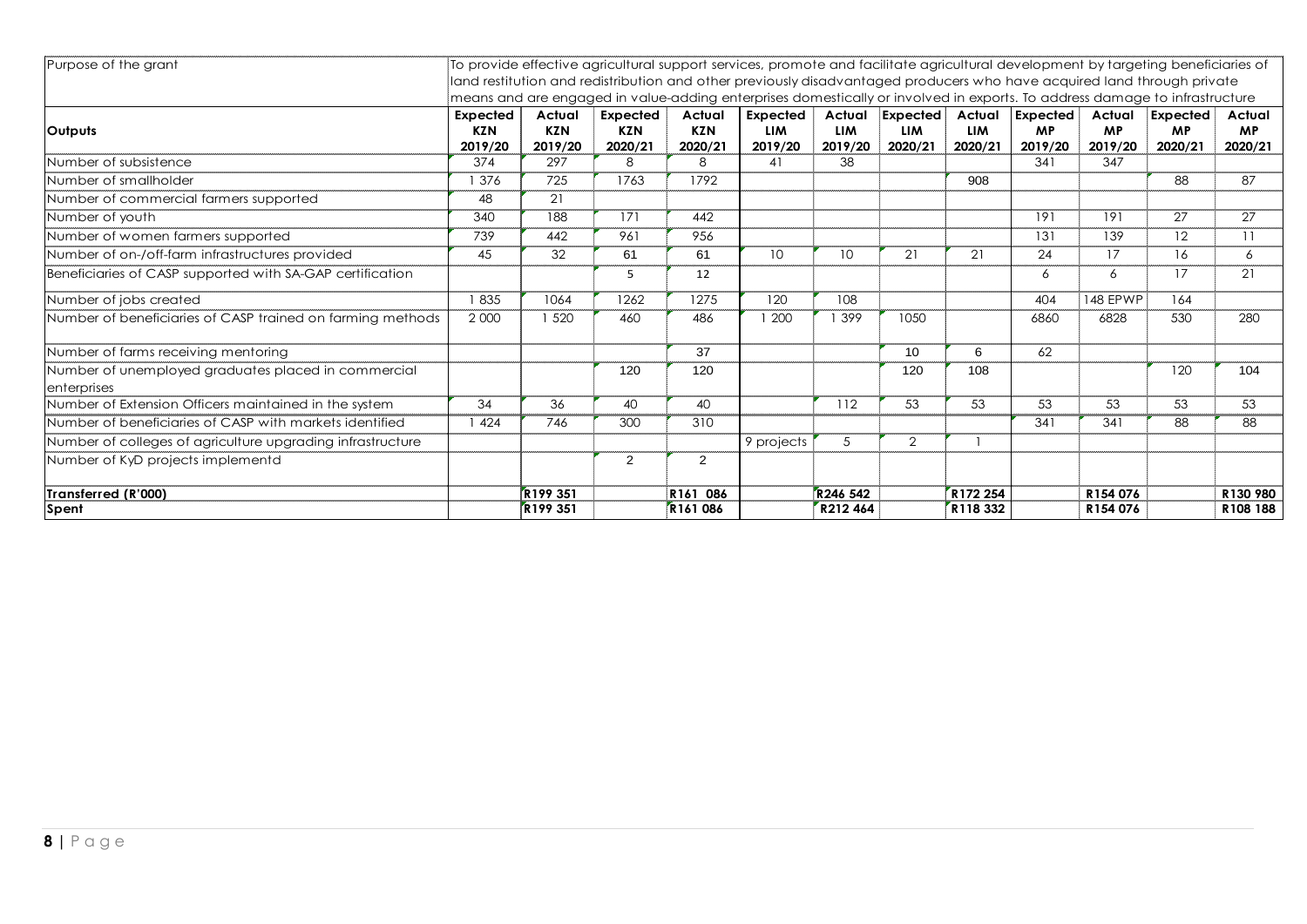| Table 3(c): Comprehensive Agricultural Support Programme (CASP)    |                                                                                                                                                |                                      |                      |                                      |                      |                                                                                                                                                                                                                                                              |                      |                                |                                  |                                |                                  |                                |  |
|--------------------------------------------------------------------|------------------------------------------------------------------------------------------------------------------------------------------------|--------------------------------------|----------------------|--------------------------------------|----------------------|--------------------------------------------------------------------------------------------------------------------------------------------------------------------------------------------------------------------------------------------------------------|----------------------|--------------------------------|----------------------------------|--------------------------------|----------------------------------|--------------------------------|--|
| Purpose of the arant                                               |                                                                                                                                                |                                      |                      |                                      |                      | To provide effective agricultural support services, promote and facilitate agricultural development by targeting beneficiaries of<br>land restitution and redistribution and other previously disadvantaged producers who have acquired land through private |                      |                                |                                  |                                |                                  |                                |  |
|                                                                    | means and are engaged in value-adding enterprises domestically or involved in exports. To address damage to infrastructure<br>caused by floods |                                      |                      |                                      |                      |                                                                                                                                                                                                                                                              |                      |                                |                                  |                                |                                  |                                |  |
| <b>Outputs</b>                                                     | NC<br>2019/20                                                                                                                                  | <b>Expected Actual NC</b><br>2019/20 | <b>NC</b><br>2020/21 | <b>Expected Actual NC</b><br>2020/21 | <b>NW</b><br>2019/20 | <b>Expected Actual NW Expected</b><br>2019/20                                                                                                                                                                                                                | <b>NW</b><br>2020/21 | Actual<br><b>NW</b><br>2020/21 | Expected<br><b>WC</b><br>2019/20 | Actual<br><b>WC</b><br>2019/20 | Expected<br><b>WC</b><br>2020/21 | Actual<br><b>WC</b><br>2020/21 |  |
| Number of subsistence/commercial                                   | 1950                                                                                                                                           | 855                                  |                      |                                      | 11 000 ha<br>tons    | 19 363 ha<br>and 16338 and 39 290<br>tons                                                                                                                                                                                                                    |                      |                                |                                  |                                | 30                               | 30                             |  |
| Number of smallholder                                              |                                                                                                                                                |                                      | 800                  | 129                                  | 550                  | 538                                                                                                                                                                                                                                                          | 95                   | 70                             | 54                               | 24                             | 61                               | 26                             |  |
| Number of commercial farmers supported                             |                                                                                                                                                |                                      |                      |                                      | 24                   | 24                                                                                                                                                                                                                                                           |                      |                                | 61                               | 38                             |                                  |                                |  |
| Number of youth                                                    |                                                                                                                                                |                                      |                      | $\mathbf{2}$                         |                      |                                                                                                                                                                                                                                                              | 18                   | $\overline{2}$                 | 17                               | 251                            | 32                               | 131                            |  |
| Number of women farmers supported                                  |                                                                                                                                                |                                      |                      | 44                                   |                      |                                                                                                                                                                                                                                                              | 21                   | $\overline{7}$                 | 1150                             | 993                            | 151                              | 355                            |  |
| Number of on-/off-farm infrastructures provided                    | 4597.8                                                                                                                                         | 4398.63                              | 451                  | 379                                  | 4                    | 3                                                                                                                                                                                                                                                            |                      | 8                              | 9                                | 71                             |                                  |                                |  |
| Beneficiaries of CASP supported with SA-GAP<br>certification       |                                                                                                                                                |                                      |                      |                                      |                      |                                                                                                                                                                                                                                                              | 8                    | 6                              | $\overline{4}$                   | 4                              | 8                                | 8                              |  |
| Number of jobs created                                             | 247                                                                                                                                            | 306                                  |                      | 92                                   | 119                  | 145                                                                                                                                                                                                                                                          | 212                  | 98                             | 120                              | 120                            |                                  |                                |  |
| Number of beneficiaries of CASP trained on<br>farming methods      | 1400                                                                                                                                           | 1793                                 |                      |                                      |                      |                                                                                                                                                                                                                                                              | 425                  | 508                            | 3025                             | 3489                           | 3215                             | 2586                           |  |
| Number of farms receiving mentoring                                |                                                                                                                                                |                                      |                      |                                      |                      |                                                                                                                                                                                                                                                              | 5                    | 5                              |                                  | 4121                           |                                  | 4388                           |  |
| Number of unemployed graduates placed in<br>commercial enterprises | 102                                                                                                                                            |                                      |                      |                                      |                      | 116                                                                                                                                                                                                                                                          | 120                  | 120                            |                                  |                                | 120                              | 89                             |  |
| Number of Extension Officers maintained in the<br>system           | 6                                                                                                                                              | 42                                   |                      | 37                                   |                      |                                                                                                                                                                                                                                                              | 28                   |                                | 32                               | 32                             | 32                               | 60                             |  |
| Number of beneficiaries of CASP with markets<br>lidentified        | 600                                                                                                                                            | 855                                  |                      |                                      |                      |                                                                                                                                                                                                                                                              | 145                  | 145                            | 2577                             | 2338                           | 401                              |                                |  |
| Number of colleges of agriculture upgrading<br>linfrastructure     |                                                                                                                                                |                                      |                      |                                      |                      |                                                                                                                                                                                                                                                              | $\overline{2}$       |                                | $\mathbf{1}$                     |                                | $\overline{1}$                   |                                |  |
| Number of KyD projects implementd                                  |                                                                                                                                                |                                      |                      |                                      |                      |                                                                                                                                                                                                                                                              |                      |                                |                                  |                                |                                  |                                |  |
| Transferred (R'000)                                                |                                                                                                                                                | R119 458                             |                      | R99 140                              |                      | R164857                                                                                                                                                                                                                                                      |                      | R136 615                       |                                  | R150 261                       |                                  | R89 301                        |  |
| Spent                                                              |                                                                                                                                                | R119458                              |                      | R71093                               |                      | R125711                                                                                                                                                                                                                                                      |                      | R42 748                        |                                  | R150 261                       |                                  | R89 302                        |  |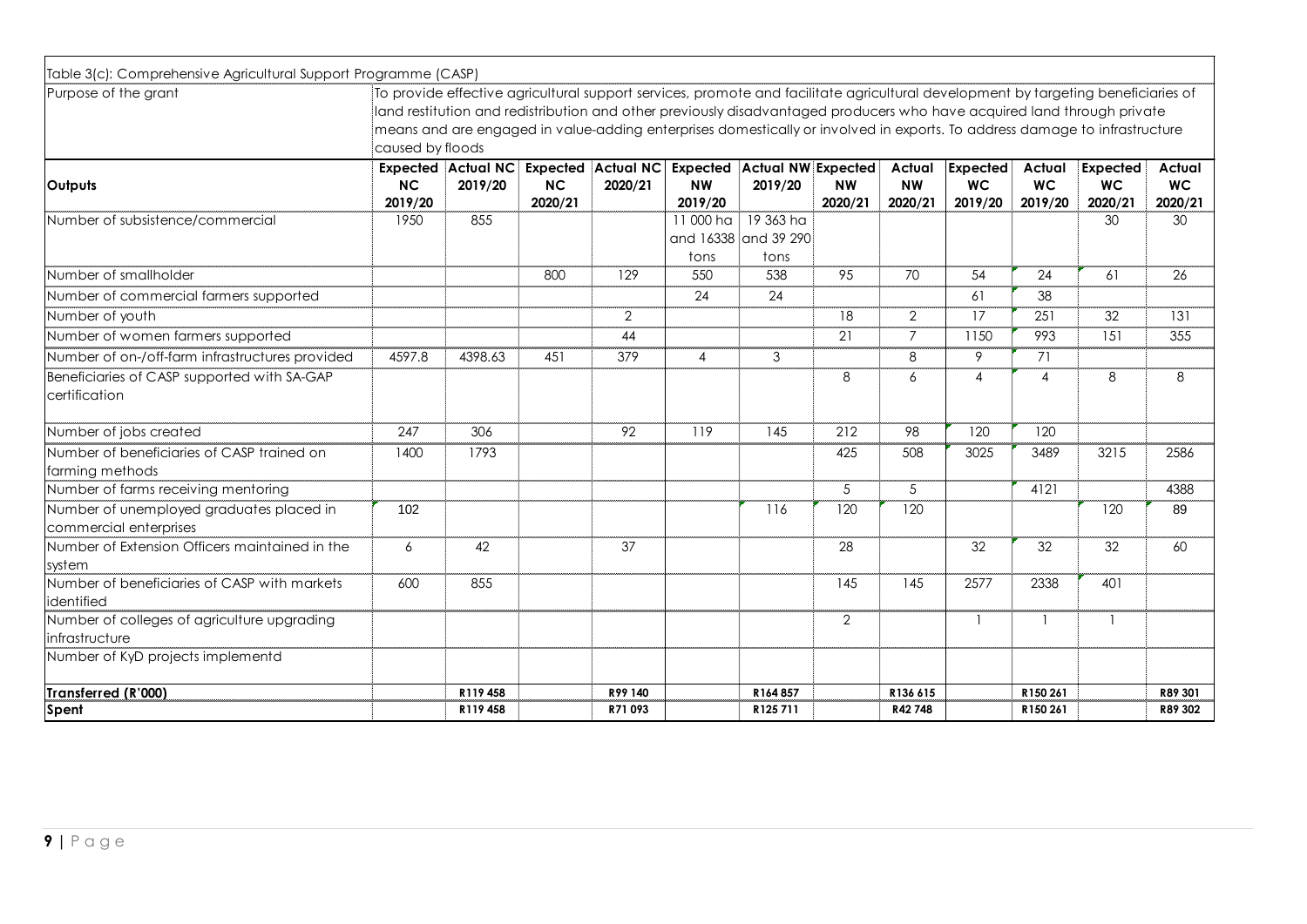| Table 4(a): llima/Letsema        |           |           |                                                        |         |                 |           |                 |           |                 |           |                                                                                                                     |         |
|----------------------------------|-----------|-----------|--------------------------------------------------------|---------|-----------------|-----------|-----------------|-----------|-----------------|-----------|---------------------------------------------------------------------------------------------------------------------|---------|
| Purpose of the grant             |           |           |                                                        |         |                 |           |                 |           |                 |           | To assist vulnerable South African farming communities to achieve an increase in agricultural production and invest |         |
|                                  |           |           | in infrastructure that unlocks agricultural production |         |                 |           |                 |           |                 |           |                                                                                                                     |         |
|                                  | <b>EC</b> | <b>EC</b> | EC                                                     | EC      | FS              | <b>FS</b> | <b>FS</b>       | <b>FS</b> | GT              | GT        | GT                                                                                                                  | GT      |
| Outputs                          | Expected  | Actual    | <b>Expected</b>                                        | Actual  | <b>Expected</b> | Actual    | <b>Expected</b> | Actual    | <b>Expected</b> | Actual    | <b>Expected</b>                                                                                                     | Actual  |
|                                  |           | 2019/20   | 2020/21                                                |         |                 | 2019/20   | 2020/21         |           |                 | 2019/20   | 2020/21                                                                                                             |         |
| Number of ha planted             | 35 809    | 24 168    |                                                        | 22 809  | 5 6 20          | 3 3 4 9   | 10 000          | 3 4 1 8   | 3 600           | 4 1 2 5   | 3 800                                                                                                               | 4 3 6 6 |
| Number of tons of maize produced |           |           |                                                        |         |                 |           |                 |           |                 |           |                                                                                                                     |         |
| within agricultural development  |           |           |                                                        |         |                 |           |                 |           |                 |           |                                                                                                                     |         |
| corridors                        | 92 547    | 72 504    |                                                        |         | 16860           | 10 047    |                 |           | 10 800          | 12 375    | 19 000                                                                                                              | 21 830  |
| Number of jobs created           | 831       | 353 jobs  |                                                        |         | 796             | 796       | 175             | 145       | 50              | $44 + 21$ | 150                                                                                                                 | 200     |
| Number of households supported   | 5 8 2 2   | 23 0 95   |                                                        | 19 24 6 | 12 586          | 4 9 4 3   | 12 5 20         | 6 2 5 0   | 50              | 52        | 3660                                                                                                                | 3047    |
| Number of subsistence            |           |           |                                                        |         |                 |           |                 |           |                 |           |                                                                                                                     |         |
| farmers/households supported     | 5 4 3 4   | 23 0 95   |                                                        |         | 277             | 289       | 46 449          | 2 4 3 6   | 100             | 105       | 3660                                                                                                                | 648     |
| Number of smallholder farmers    |           |           |                                                        |         |                 |           |                 |           |                 |           |                                                                                                                     |         |
| were supported                   | 108       | 2 7 4 0   |                                                        |         | 34              | 38        | 93              | 108       | 10 <sup>°</sup> | 11        | 120                                                                                                                 | 175     |
| Number of black commercial       |           |           |                                                        |         |                 |           |                 |           |                 |           |                                                                                                                     |         |
| farmers were supported           | 21        | 12        |                                                        |         |                 |           | 50              | 5         |                 |           | 11                                                                                                                  | 16      |
| Number of institutions supported |           |           |                                                        |         |                 |           | 250             | 50        |                 |           |                                                                                                                     |         |
| <b>Beneficiaries</b>             |           |           |                                                        |         |                 |           |                 |           |                 |           |                                                                                                                     |         |
| Transferred R'000                |           | R66 527   |                                                        | R50 360 |                 | R67 104   |                 | R52 649   |                 | R30 323   |                                                                                                                     | R25 403 |
| Spent                            |           | R66 236   |                                                        | R49 756 |                 | R67 104   |                 | R50 720   |                 | R30 301   |                                                                                                                     | R25 403 |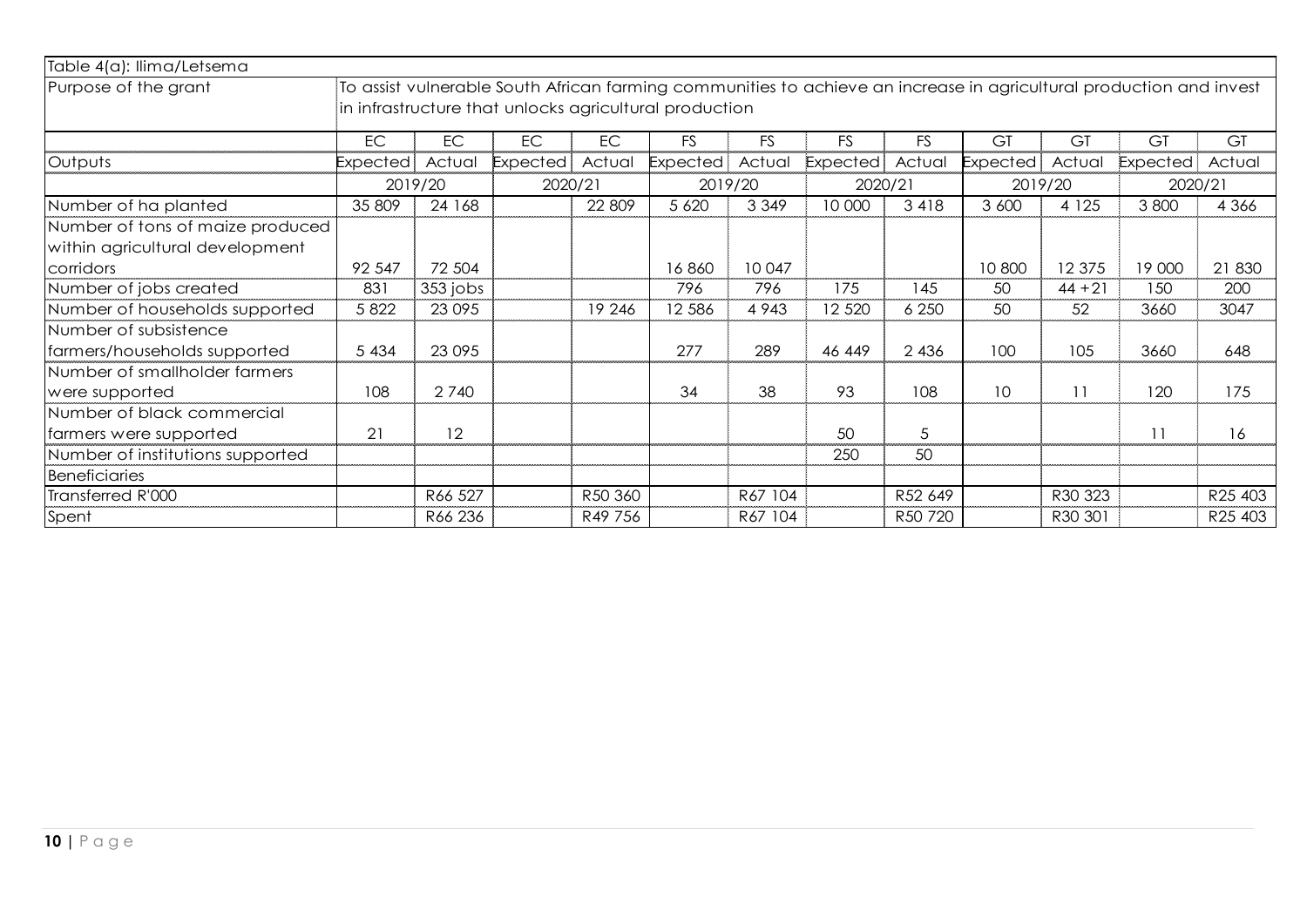| Table 4(b): llima/Letsema        |                                                                                                                                                                               |            |                 |         |                 |         |                 |         |           |         |           |           |  |  |
|----------------------------------|-------------------------------------------------------------------------------------------------------------------------------------------------------------------------------|------------|-----------------|---------|-----------------|---------|-----------------|---------|-----------|---------|-----------|-----------|--|--|
| Purpose of the grant             | To assist vulnerable South African farming communities to achieve an increase in agricultural production and invest<br>in infrastructure that unlocks agricultural production |            |                 |         |                 |         |                 |         |           |         |           |           |  |  |
|                                  | <b>KZN</b>                                                                                                                                                                    | <b>KZN</b> | <b>KZN</b>      | KZN     | <b>LIM</b>      | LIM     | <b>LIM</b>      | LIM     | <b>MP</b> | MP      | <b>MP</b> | <b>MP</b> |  |  |
| Outputs                          | Expected                                                                                                                                                                      | Actual     | <b>Expected</b> | Actual  | <b>Expected</b> | Actual  | <b>Expected</b> | Actual  | Expected  | Actual  | Expected  | Actual    |  |  |
|                                  |                                                                                                                                                                               | 2019/20    | 2020/21         |         | 2019/20         |         | 2020/21         |         |           | 2019/20 | 2020/21   |           |  |  |
| Number of ha planted             | 5 300                                                                                                                                                                         | 5 600      | 6824            | 6824    | 14 3 39         | 7 604   | 7 208           | 7 6 0 5 |           |         | 15 000    | 15815     |  |  |
| Number of tons of maize produced |                                                                                                                                                                               |            |                 |         |                 |         |                 |         |           |         |           |           |  |  |
| within agricultural development  | 2 600                                                                                                                                                                         | 456        | 20              | 17      | 64 5 26         | 34 218  | 7698            | 5 1 3 3 | 8 0 0 0   | 6 5 9 5 | 60 000    | 63 261    |  |  |
| Number of jobs created           | 460                                                                                                                                                                           | 583        | 2 7 2 0         | 2 2 2 8 | 4039            | 4191    | 3 2 1 2         | 6 4 3 3 | 32 000    | 26 380  | 175       | 145       |  |  |
| Number of households supported   | 760                                                                                                                                                                           | 910        | 18 000          | 18 200  |                 |         | 5 3 8 0         | 5 3 8 8 | 161       | 157     | 325       | 370       |  |  |
| Number of subsistence            |                                                                                                                                                                               |            |                 |         |                 |         |                 |         |           |         |           |           |  |  |
| farmers/households supported     | 22                                                                                                                                                                            |            | 946             | 208     | 8286            | 2625    | 6614            | 5 641   |           |         | 757       | 2 4 3 6   |  |  |
| Number of smallholder farmers    |                                                                                                                                                                               |            |                 |         |                 |         |                 |         |           |         |           |           |  |  |
| were supported                   | 28                                                                                                                                                                            | 10         | 684             | 677     | 5206            | 1694    | 138             | 1 718   | 2 8 0 1   | 3 1 6 2 | 467       | 623       |  |  |
| Number of black commercial       |                                                                                                                                                                               |            |                 |         |                 |         |                 |         |           |         |           |           |  |  |
| farmers were supported           |                                                                                                                                                                               |            | 20              | 15      | 16              | 61      | 241             | 218     | 920       | 999     | 40        | 48        |  |  |
| Projects                         |                                                                                                                                                                               |            | 2               | 2       | 113             | 90      |                 |         | 60        | 81      |           |           |  |  |
| Beneficiaries                    |                                                                                                                                                                               |            |                 |         |                 |         |                 |         |           |         |           |           |  |  |
| Transferred R'000                |                                                                                                                                                                               | R71802     |                 |         |                 | R69 103 |                 | R52 231 |           | R56 253 |           | R46 487   |  |  |
| Spent                            |                                                                                                                                                                               | R68 352    |                 |         |                 | R54 396 |                 | R52 231 |           | R56 253 |           | R46 485   |  |  |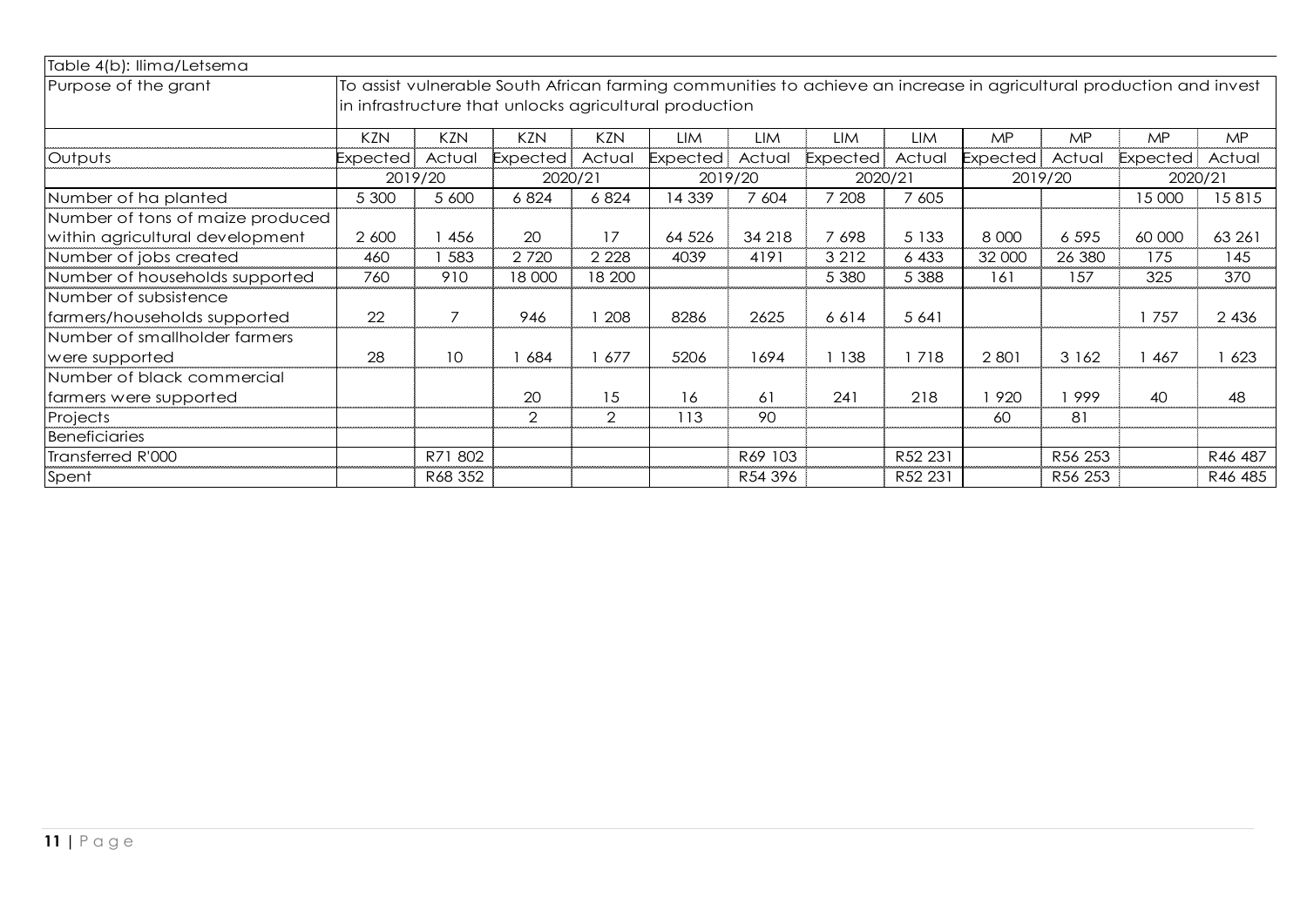| Table 4(c): llima/Letsema<br>Purpose of the grant |          |           | in infrastructure that unlocks agricultural production |         |           |           |                 |           |           |           | To assist vulnerable South African farming communities to achieve an increase in agricultural production and invest |           |
|---------------------------------------------------|----------|-----------|--------------------------------------------------------|---------|-----------|-----------|-----------------|-----------|-----------|-----------|---------------------------------------------------------------------------------------------------------------------|-----------|
|                                                   | NC       | <b>NC</b> | <b>NC</b>                                              | NC      | <b>NW</b> | <b>NW</b> | <b>NW</b>       | <b>NW</b> | <b>WC</b> | <b>WC</b> | WC                                                                                                                  | <b>WC</b> |
| Outputs                                           | Expected | Actual    | Expected                                               | Actual  | Expected  | Actual    | <b>Expected</b> | Actual    | Expected  | Actual    | <b>Expected</b>                                                                                                     | Actual    |
|                                                   |          | 2019/20   | 2020/21                                                |         | 2019/20   |           | 2020/21         |           |           | 2019/20   | 2020/21                                                                                                             |           |
| Number of ha planted                              |          |           | 800                                                    | 399     |           |           | 3833            | 2 1 2 1   |           |           | 4 0 0 0                                                                                                             | 4 0 34    |
| Number of tons of maize produced                  |          |           |                                                        |         |           |           |                 |           |           |           |                                                                                                                     |           |
| within agricultural development                   |          |           |                                                        |         |           |           |                 |           |           |           |                                                                                                                     |           |
| corridors                                         | 036      | 768       |                                                        | 1 196   | 11 000    | 19 363    | 7 3 4 3         | 4 0 5 8   | 4 300     | 4418      | 8 0 0 0                                                                                                             | 8068      |
| Number of jobs created                            |          | 8 4 4 8   |                                                        | 649     | 41 201    | 39 290    | 83              | 118       | 12 000    | 1582      |                                                                                                                     |           |
| Number of households supported                    | 421      | 586       |                                                        |         | 119       | 145       | 2 400           | 3671      | 989       |           | 365                                                                                                                 | 5842      |
| Number of subsistence                             |          |           |                                                        |         |           |           |                 |           |           |           |                                                                                                                     |           |
| farmers/households supported                      |          |           | 500                                                    | 749     | 2 400     | 2 6 5 6   |                 |           |           | 1 482     |                                                                                                                     |           |
| Number of smallholder farmers                     |          |           |                                                        |         |           |           |                 |           |           |           |                                                                                                                     |           |
| were supported                                    |          |           | 800                                                    | 49      |           |           | 193             | 191       |           | 31        |                                                                                                                     |           |
| Number of black commercial                        |          |           |                                                        |         |           |           |                 |           |           |           |                                                                                                                     |           |
| farmers were supported                            | 565      | 259       |                                                        |         | 550       | 538       |                 |           |           |           |                                                                                                                     |           |
| Projects/irrigation                               | 14       |           |                                                        |         | 24        | 24        | 3               | 3         |           | 20        |                                                                                                                     | 49        |
| Beneficiaries                                     | 3 3 0 1  |           |                                                        |         | 4         | 3         |                 |           | 66        | 42        |                                                                                                                     |           |
| Transferred R'000                                 |          | R61 392   |                                                        | R50 733 |           | R66 009   |                 | R51888    |           | R49 478   |                                                                                                                     | R40888    |
| Spent                                             |          | R61 392   |                                                        | R40 949 |           | R54 422   |                 | R29 808   |           | R47 437   |                                                                                                                     | R40888    |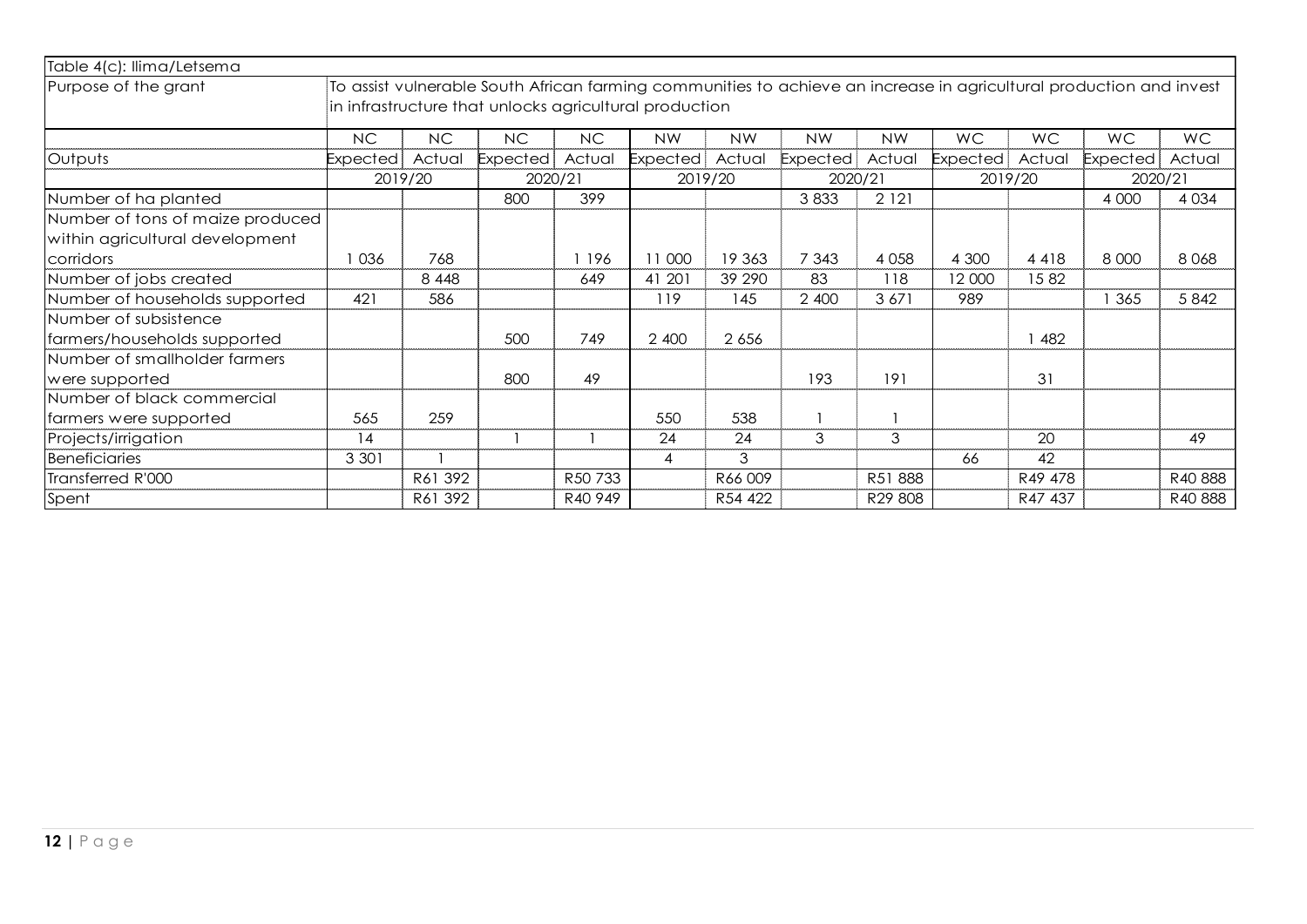| Table 5(a): LandCare                                                                                      |                                            |                     |           |          |           |           |                                                                                                                                                                                                                               |                |           |              |           |                    |
|-----------------------------------------------------------------------------------------------------------|--------------------------------------------|---------------------|-----------|----------|-----------|-----------|-------------------------------------------------------------------------------------------------------------------------------------------------------------------------------------------------------------------------------|----------------|-----------|--------------|-----------|--------------------|
| Purpose                                                                                                   | job creation and better well-being for all |                     |           |          |           |           | To promote sustainable development and use of natural resources by engaging in initiatives that support the<br>pillars of sustainability (social, economic and environmental) leading to greater productivity, food security, |                |           |              |           |                    |
| Outputs                                                                                                   |                                            |                     |           |          |           |           | Expected   Actual  Expected   Actual  Expected   Actual  Expected  Actual  Expected  Actual  Expected  Actual                                                                                                                 |                |           |              |           |                    |
|                                                                                                           | <b>EC</b>                                  | <b>EC</b>           | <b>EC</b> | EC.      | <b>FS</b> | <b>FS</b> | <b>FS</b>                                                                                                                                                                                                                     | <b>FS</b>      | <b>GT</b> | <b>GT</b>    | <b>GT</b> | <b>GT</b>          |
|                                                                                                           | 2019/20                                    |                     | 2020/21   |          | 2019/20   |           | 2020/21                                                                                                                                                                                                                       |                | 2019/20   |              | 2020/21   |                    |
| Number of ha of natural rangeland rehabilitated and/or                                                    | 3 1 3 6                                    | 5 2 6 8             | 3781      | 3 5 9 0  | 3 3 3 1   | 3418      | 2806                                                                                                                                                                                                                          | 3 2 1 5        | $\Omega$  | $\mathbf{0}$ |           |                    |
| protected through sustainable rangeland management                                                        |                                            |                     |           |          |           |           |                                                                                                                                                                                                                               |                |           |              |           |                    |
| Number of ha of cultivated land rehabilitated from and/or<br>protected against land degradation           | 320                                        | 320                 | 30        | $\Omega$ | $\Omega$  | $\Omega$  | 600                                                                                                                                                                                                                           | 600            | $\Omega$  | $\circ$      |           |                    |
|                                                                                                           |                                            |                     |           |          | 397       |           | 497                                                                                                                                                                                                                           |                |           | 20           |           |                    |
| Number of ha of land under Conservation Agriculture.                                                      | 225                                        | 220                 | 261       | 233      |           | 232       |                                                                                                                                                                                                                               | 467            | 45        |              |           |                    |
| Number of youth successfully attending organised Junior<br>LandCare initiatives                           | 100                                        | 700                 | 100       | $\Omega$ | 800       | 917       | 800                                                                                                                                                                                                                           | 350            | 520       | 390          |           |                    |
| Number of ha of land where water resources are protected<br>and rehabilitated                             | 543                                        | 1 521               | $\Omega$  | $\Omega$ | $\Omega$  | $\Omega$  | $\Omega$                                                                                                                                                                                                                      | $\Omega$       | $\Omega$  | $\Omega$     |           |                    |
| Number of people with improved capacity and skill levels<br>benefiting from capacity building initiatives | 354                                        | 429                 | 197       | 136      | 135       | 174       | 86                                                                                                                                                                                                                            | 6              | $\Omega$  | $\Omega$     |           |                    |
| Number of capacity building exercises conducted                                                           | 13                                         | 11                  | 19        | 10       |           | 2         | 2                                                                                                                                                                                                                             |                | $\Omega$  | $\Omega$     |           |                    |
| Number of awareness campaigns conducted                                                                   | 6                                          | 18                  | 13        | 9        | 8         | 10        | 8                                                                                                                                                                                                                             | $\overline{7}$ | $\Omega$  | $\Omega$     |           |                    |
| Number of ha of land where weeds and invader plants are                                                   | 2825                                       | 3 4 2 7             | $\Omega$  | $\Omega$ | $\Omega$  | $\Omega$  | $\Omega$                                                                                                                                                                                                                      | $\Omega$       | 120       | 126          |           |                    |
| Number of kms of fence erected                                                                            | 54                                         | 48                  | 56        | 17       | $\Omega$  | $\Omega$  | $\Omega$                                                                                                                                                                                                                      | $\Omega$       | $\Omega$  | $\Omega$     |           |                    |
| Number of green jobs created expressed as FTEs (EPWP)                                                     | 259                                        | 190                 | 273       | 210      | 90        | 124       | 139                                                                                                                                                                                                                           | 126            | 26        | 27           |           |                    |
| Number of LandCare committees established                                                                 |                                            |                     | 36        | 10       |           |           | $\Omega$                                                                                                                                                                                                                      | $\Omega$       | $\Omega$  |              |           |                    |
| Transferred R'000                                                                                         |                                            | R <sub>11</sub> 063 |           | R12 224  |           | R8415     |                                                                                                                                                                                                                               | R8 278         |           | R4 540       |           | R <sub>2</sub> 154 |
| Spent                                                                                                     |                                            | R11 063             |           | R11842   |           | R7 479    |                                                                                                                                                                                                                               | R8 273         |           | R4 530       |           | <b>RO</b>          |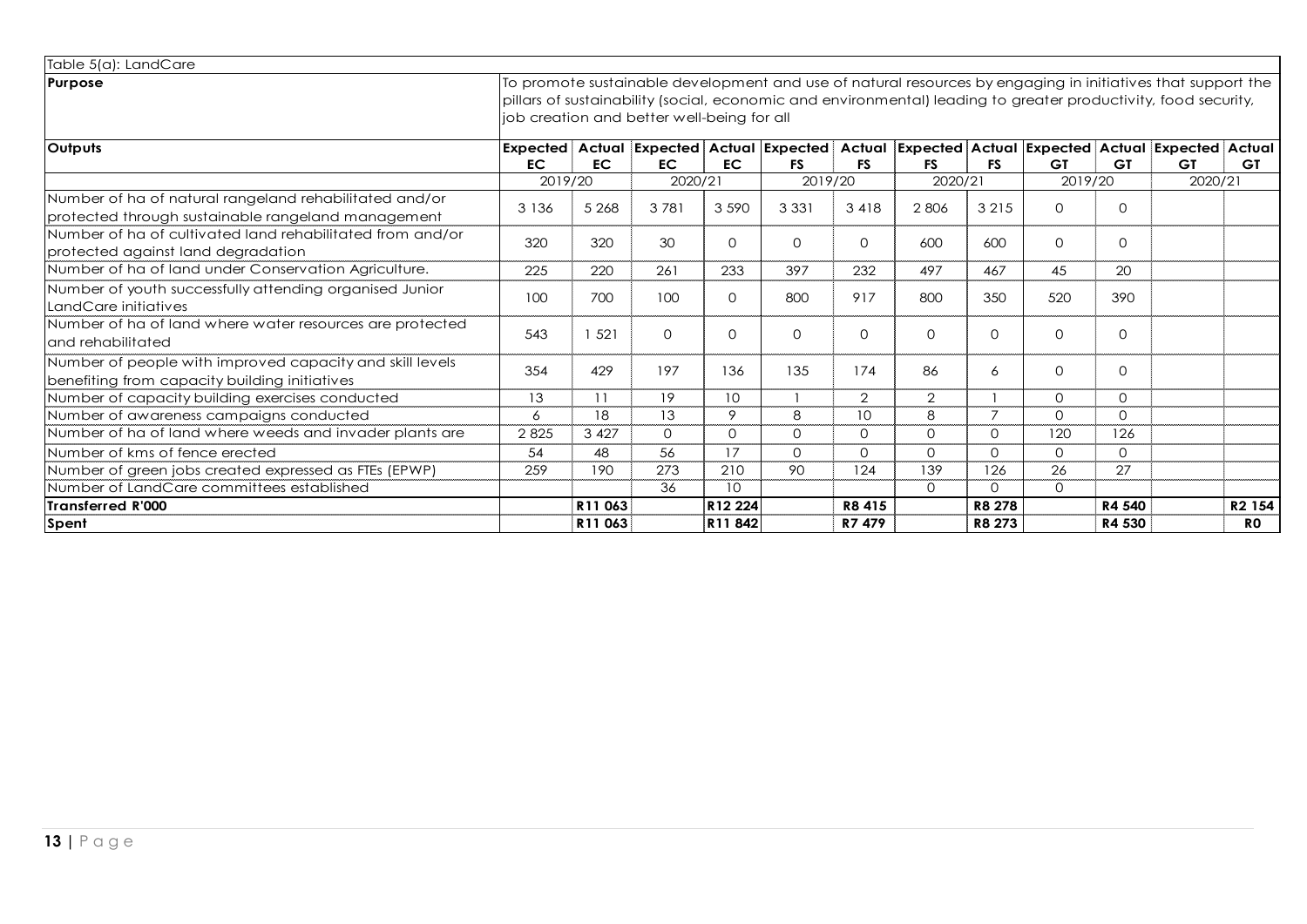| Table 5(b): LandCare                                                                                      |                 |                |                                            |                |              |            |              |              |                                                                                                                                                                                                                               |           |              |           |
|-----------------------------------------------------------------------------------------------------------|-----------------|----------------|--------------------------------------------|----------------|--------------|------------|--------------|--------------|-------------------------------------------------------------------------------------------------------------------------------------------------------------------------------------------------------------------------------|-----------|--------------|-----------|
| Purpose                                                                                                   |                 |                | job creation and better well-being for all |                |              |            |              |              | To promote sustainable development and use of natural resources by engaging in initiatives that support the<br>pillars of sustainability (social, economic and environmental) leading to greater productivity, food security, |           |              |           |
| Outputs                                                                                                   | <b>Expected</b> |                |                                            |                |              |            |              |              | Actual Expected Actual Expected Actual Expected Actual Expected Actual Expected Actual                                                                                                                                        |           |              |           |
|                                                                                                           | <b>KZN</b>      | <b>KZN</b>     | <b>KZN</b>                                 | <b>KZN</b>     | <b>LIM</b>   | <b>LIM</b> | <b>LIM</b>   | <b>LIM</b>   | <b>MP</b>                                                                                                                                                                                                                     | <b>MP</b> | <b>MP</b>    | <b>MP</b> |
|                                                                                                           | 2019/20         |                | 2020/21                                    |                | 2019/20      |            | 2020/21      |              | 2019/20                                                                                                                                                                                                                       |           | 2020/21      |           |
| Number of ha of natural rangeland rehabilitated and/or                                                    | $\Omega$        | $\Omega$       | $\Omega$                                   | $\Omega$       | $\Omega$     | $\Omega$   | $\Omega$     | $\Omega$     | 1 1 6 0                                                                                                                                                                                                                       | 434       | 2494         | 2 0 0 2   |
| protected through sustainable rangeland management                                                        |                 |                |                                            |                |              |            |              |              |                                                                                                                                                                                                                               |           |              |           |
| Number of ha of cultivated land rehabilitated from and/or                                                 |                 |                |                                            |                |              |            |              |              |                                                                                                                                                                                                                               |           |              |           |
| protected against land degradation                                                                        | $\Omega$        | $\Omega$       | $\Omega$                                   | $\Omega$       | $\Omega$     | $\Omega$   | $\Omega$     | $\Omega$     | $\Omega$                                                                                                                                                                                                                      | $\Omega$  | 81           | 81        |
| Number of ha of land under Conservation Agriculture.                                                      | 300             | 487            | 226                                        | 225            | 59           | 35         | 5            | $\Omega$     | 3 1 9 5                                                                                                                                                                                                                       | 2 7 0 7   | 2867         | 3 0 2 0   |
| Number of youth successfully attending organised Junior<br>LandCare initiatives                           | 9 000           | 8 1 0 6        | $\Omega$                                   | $\Omega$       | 1 1 6 3      | 1 1 6 5    | $\Omega$     | $\Omega$     | 601                                                                                                                                                                                                                           | 388       | 1 0 2 0      | 723       |
| Number of ha of land where water resources are protected<br>and rehabilitated                             | $\Omega$        | $\Omega$       | $\Omega$                                   | $\Omega$       | $\mathbf{O}$ | $\Omega$   | $\mathbf{0}$ | $\Omega$     | 3014                                                                                                                                                                                                                          | 2 6 7 4   | $\mathbf{0}$ | 0         |
| Number of people with improved capacity and skill levels<br>benefiting from capacity building initiatives | $\Omega$        | $\Omega$       | $\Omega$                                   | $\Omega$       | 464          | 666        | $\Omega$     | $\Omega$     | 1 670                                                                                                                                                                                                                         | 937       | 703          | 1026      |
| Number of capacity building exercises conducted                                                           | $\Omega$        | $\Omega$       | $\Omega$                                   | $\Omega$       | 18           | 21         | $\Omega$     | $\Omega$     | 33                                                                                                                                                                                                                            | 34        | 21           | 17        |
| Number of awareness campaigns conducted                                                                   | $\overline{7}$  | $\overline{7}$ | $\Omega$                                   | $\Omega$       | 94           | 88         | $\Omega$     | $\Omega$     | 48                                                                                                                                                                                                                            | 48        | 45           | 33        |
| Number of ha of land where weeds and invader plants are                                                   |                 |                |                                            |                |              |            |              |              |                                                                                                                                                                                                                               |           |              |           |
| under control                                                                                             | 2 2 9 5         | 2 700          | 2795                                       | 2868           | 1719         | 1 258      | 685          | 700          | 681                                                                                                                                                                                                                           | 549       | 190          | 255       |
| Number of kms of fence erected                                                                            | 71              | 44             | 42                                         | 3              | 50           | 48         | 63           | 17           | 99                                                                                                                                                                                                                            | 91        | 47           | 47        |
| Number of green jobs created expressed as FTEs (EPWP)                                                     | 238             | 238            | 336                                        | 257            | 349          | 406        | 300          | 506          | 296                                                                                                                                                                                                                           | 265       | 407          | 459       |
| Number of LandCare committees established                                                                 | $\Omega$        | $\Omega$       | $\Omega$                                   | $\Omega$       | 4            |            | $\Omega$     | $\Omega$     | 3                                                                                                                                                                                                                             | 4         |              |           |
| Transferred R'000                                                                                         |                 | R12418         |                                            | R12 550        |              | R12863     |              | #####        |                                                                                                                                                                                                                               | R9 141    |              | R9 925    |
| <b>Spent</b>                                                                                              |                 | R12418         |                                            | <b>R12 550</b> |              | R12863     |              | <b>R8710</b> |                                                                                                                                                                                                                               | R9 141    |              | R9 640    |